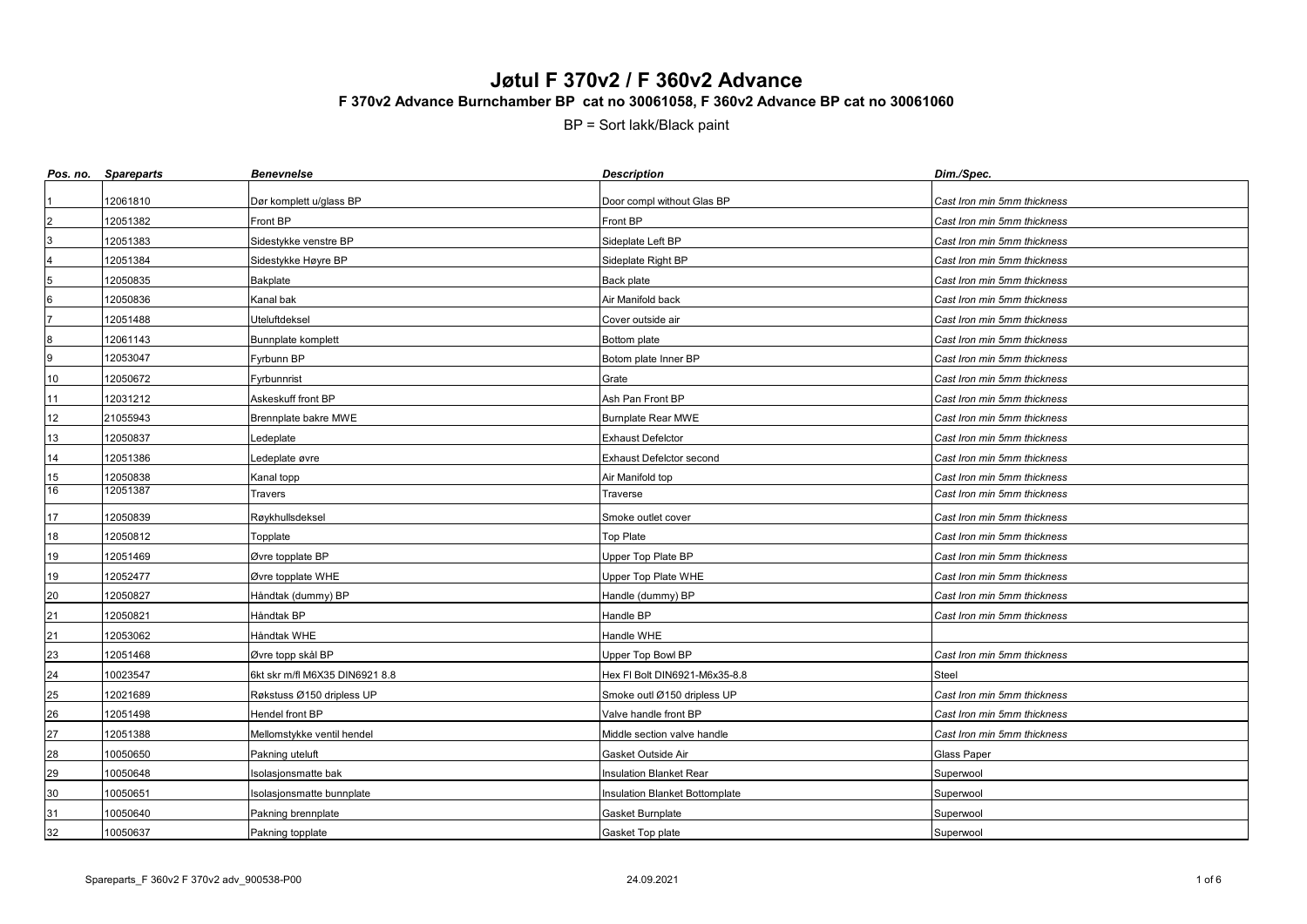|    | Pos. no. Spareparts | <b>Benevnelse</b>                       | <b>Description</b>                         | Dim./Spec.                              |
|----|---------------------|-----------------------------------------|--------------------------------------------|-----------------------------------------|
| 33 | 10050379            | Pakning Bunnplate                       | Gasket Bottom plate                        | Superwool                               |
| 34 |                     | Pakning røykhullsdeksel                 | Gasket Smoke Outlet Cover                  | LD-250-2 graph Ø6,4x600mm               |
| 35 |                     | Pakning Røykstuss                       | Gasket Smoke Outlet                        | LD-250-2 graph Ø6,4x600mm               |
| 36 |                     | Pakning Dør glass                       | Gasket Door glas                           | LD-250-2 graph Ø6,4x2100mm              |
| 37 |                     | Pakning Side glass                      | Gasket Side Glas                           | LD-250-2 graph Ø6,4x1500mm              |
| 38 |                     | Pakning Mellom Dør og Front             | Gasket Between Door and Front              | ROPE 400"GRAPH SS JAC                   |
| 39 | 12051263            | Hengsel brakett over                    | Hinge door upper                           | Cast Iron min 5mm thickness             |
| 40 | 10050513            | Sideglass venstre                       | Side glass Left                            | IR coated Ceramic glass with Paint area |
| 41 | 10050629            | Sideglass høyre                         | Side Glass Right                           | IR coated Ceramic glass with Paint area |
| 42 | 10050051            | Glass dør                               | Glass Door                                 | Ceramic glass                           |
| 43 | 10023559            | Skrue senkh innv6k DIN7991 M6x16        | Flat Head Countersunk Socket DIN7991 M6x16 | Steel                                   |
| 44 | 10059751            | Skive forsenket Ø6,5X26X3               | Washer recessed Ø6,5X26X3                  |                                         |
| 45 | 10059780            | Hvelv                                   | <b>Baffle</b>                              | Vermiculite                             |
| 46 | 10051080            | Skrue syl. Lavt hode                    | Screw cyl low head                         | M6x12                                   |
| 47 | 12051504            | Hengsel nedre                           | Hinge door bottom                          | Cast Iron min 5mm thickness             |
| 48 | 12051508            | Hengsel dørlås under                    | Hinge doorlock bottom                      | Cast Iron min 5mm thickness             |
| 49 | 10026076            | Demper Dørhåndtak                       | Dampens Door Handle                        | Silicone 2mm                            |
| 50 | 10050647            | Plate for ventil hendel                 | Plate for Valve handle                     | <b>Stainless</b>                        |
| 51 | 10050867            | Festeplate                              | Attachment Bracket                         | <b>Stainless</b>                        |
| 52 | 10050636            | Askeskuff                               | Ashpan                                     | Aludip                                  |
| 53 | 10050316            | Ventilplate                             | Valve plate                                | <b>Steel</b>                            |
| 54 | 10038553            | Hvelvlås                                | Baffle lock                                | <b>Steel</b>                            |
| 55 | 10025980            | Hengsel dør                             | Hinge door                                 | <b>Steel</b>                            |
| 56 | 10026601            | Glassklips I 570 25X18                  | Glass Clip I 570 25X18                     | <b>Steel</b>                            |
| 57 | 12021534            | Glass klips m pakning på motsatt side   | Glass clip w. gasket reverse side          | Steel                                   |
| 58 | 10059658            | Låsemekanisme dør komplett              | ocking mechanism door complete             | Steel                                   |
| 59 | 10024253            | Brikke for spjeld                       | <b>Bracket For Damper</b>                  | <b>Steel</b>                            |
| 60 | 10023540            | 6kt skr m/fl M6x20 DIN6921 8.8          | Hex FI Bolt DIN6921-M6x20-8.8              | <b>Steel</b>                            |
| 61 | 10023559            | Skive Ø8,4XØ20X1,5                      | Washer Ø8,4XØ20X1,5                        | Steel 8,8 ELZN                          |
| 62 | 10023559            | 6kt skr m/fl M6x10 DIN6921 8.8          | Hex FI Bolt DIN6921-M6x10-8.8              | Steel                                   |
| 63 | 10023708            | Skrue linsehode inny 6k M6X12           | Screw bottom head int hex M6X12            | Steel 10.9                              |
| 64 | 10023561            | Skrue sylh inn6k DIN7984 M6x8-8.8       | Hex Socket Head Cap Screw DIN7984 M6x8-8.8 | <b>Steel</b>                            |
| 65 | 10023578            | Skive M10 Ø10,5xØ25x1.5 Sortkr. Spesial | Washer M10 Ø10.5xØ25x1.5 Blackcr. Special  | <b>Steel</b>                            |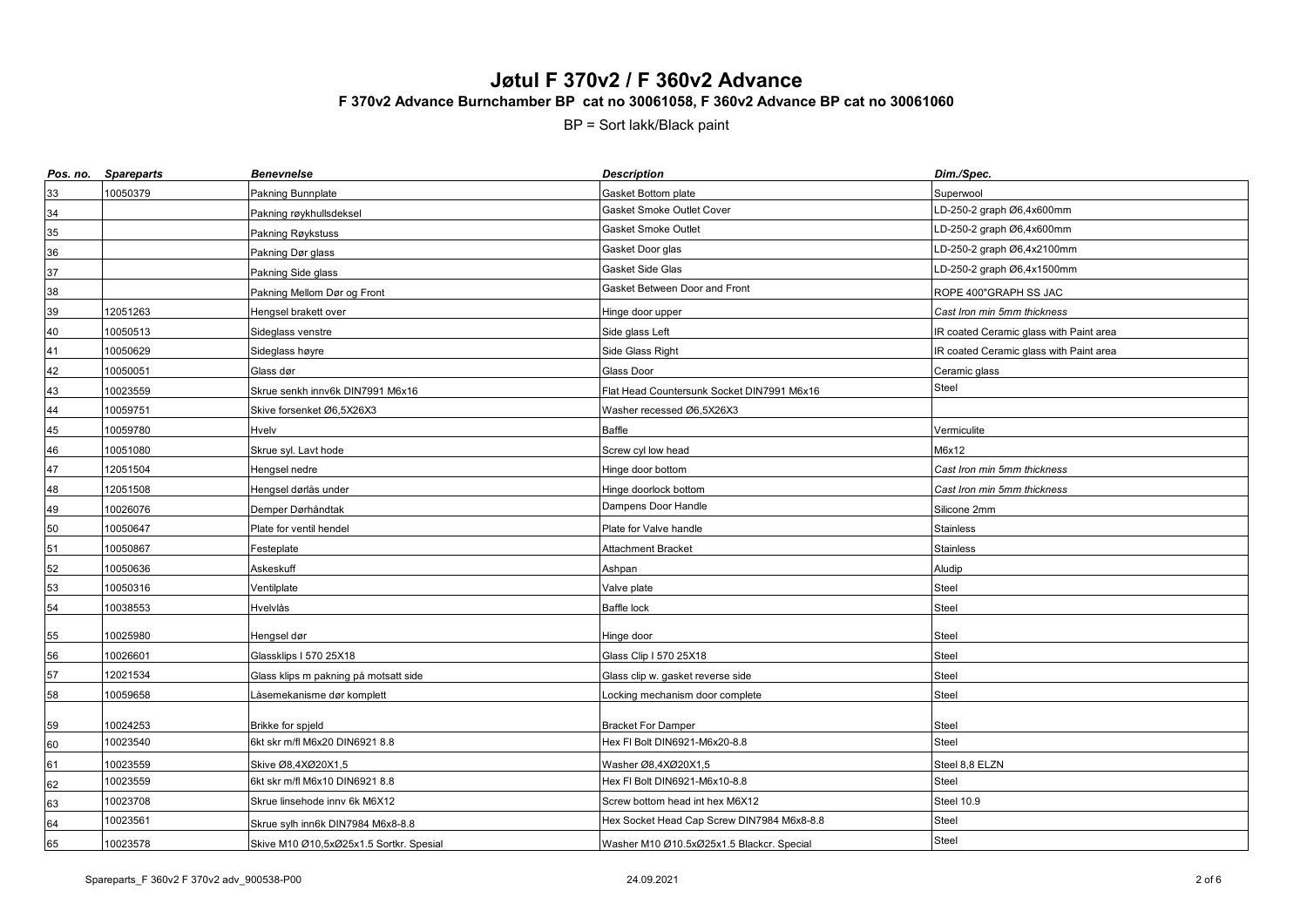| Pos. no. | <b>Spareparts</b>                          | <b>Benevnelse</b>                      | <b>Description</b>                                   | Dim./Spec.                |
|----------|--------------------------------------------|----------------------------------------|------------------------------------------------------|---------------------------|
| 66       | 10023595                                   | Skrue senkh innv6k DIN7991 M8x16-10.9  | Flat Head Countersunk Socket DIN7991 M8x16-10.9      | Steel                     |
| 67       | 10023654                                   | 6kt skr M8x70 DIN933 8.8 Elzn          | Hex Cap Screw DIN933-M8x70-8.8 Zinc Plated           | Steel                     |
| 68       | 10023661                                   | 6kt skr m/fl - DIN6921-M8x16-8.8       | Hex FL Bolt DIN6921 M8x16-8.8                        | Steel                     |
| 69       | 10023662                                   | 6kt skr m/fl M8x20 DIN6921 8.8         | Hex FI Bolt DIN6921-M8x20-8.8                        | <b>Steel</b>              |
| 70       | 10026010                                   | Skrue sylh lav delg M6X16X7            | Screw inthex M6X16 part thread 7MM                   | Steel                     |
| 71       | 10023664                                   | 6kt skr m/fl M8x30 DIN6921 8.8         | Hex FI Bolt DIN6921-M8x30-8.8                        | Steel                     |
| 72       | 10023666                                   | 6kt Mutter m/fl M6 DIN6923 8           | Hex Flange Nut M8 DIN6923 8                          | Steel                     |
| 73       | 10023667                                   | 6kt Mutter m/fl M8 DIN6923 8           | Hex Flange Nut M8 DIN6923 8                          | Steel                     |
| 74       | 10023707                                   | Skrue senkh innv6k DIN7991 M6x10-10.9  | Flat Head Countersunk Socket DIN7991 M6x10-10.9      | Steel                     |
| 75       | 10023725                                   | Skr innv6k M6x25 delgj 6mm             | Scr inth M6X25 part thread 6mm                       | Stanless                  |
| 76       | 10023579                                   | Skive Ø6xØ12x0.5                       | Washer Ø6xØ12x0.5                                    | <b>Steel</b>              |
| 77       | 10023998                                   | Hylse Ø10XØ6,2X15                      | Sleeve Ø10XØ6,2X15                                   | <b>Steel</b>              |
| 78       | 10024104                                   | Nagle Ø6x24 Sortkromatisert            | Rivet                                                | Steel                     |
| 79       | 10023639                                   | Skrue sett M6x20                       | Screw socketset M6x20                                | Steel                     |
| 80       | 10023672                                   | Skive Ø10,1XØ19,4X0,9 sortkromatissert | Washer Ø10,1XØ19,4X0,9                               | <b>Steel</b>              |
| 81       | 10026565                                   | Fjær for ventiler F 470                | Spring for valve F 470                               | Stanless                  |
| 82       | 10055900                                   | Skrue senkhode innv6k M6X35 A4 UBEH    | Flat Head Countersunk Socket ISO 10642 M6x35 A4 UBEH | <b>Stanless</b>           |
| 83       | 10024339                                   | Skive messing Ø12,0XØ6,2X1,8           | Washer brass Ø12,0XØ6,2X1,8                          | <b>Brass</b>              |
| 84       | 10023780                                   | Skive Ø6,4xØ18x1.6 Elzn DIN 9021       | Washer Ø6.4xØ18x1.6 Elzn DIN 9021                    | <b>Steel</b>              |
| 85       | 51061547                                   | Hylse Ø12/8,2X10                       | Sleeve Ø12/8,2X10                                    | <b>Steel</b>              |
| 86       | 10059780                                   | solasjon venstre brennplate bak        | Insulation Left burnplate back                       | Vermiculite               |
| 87       | 10059780                                   | solasjon Høyre brennplate bak          | Insulation Right burnplate back                      | Vermiculite               |
| 88       | 10023475                                   | Mutter 6k M6                           | Nut hex M6                                           | Steel                     |
| 89       | 10023469                                   | Skrue 6k M8x20 DIN933                  | Screw hex M8x20 DIN933                               | Steel 8.8 Elzn            |
| 90       | 10023515                                   | Mutter 6k M6 Lav                       | NUT hex M6 low                                       | Steel 8.8 Elzn            |
|          |                                            |                                        |                                                      |                           |
|          |                                            |                                        |                                                      |                           |
| 93       | 10058479                                   | Magnet for dør Ø25xØ6,4x9MM            | Magnet for door Ø25xØ6,4x9MM                         | Sm2Co17                   |
| 94       |                                            | Pakning under Askeskuff                | Rope gasket under ash pan                            | LD-250-2 graph Ø6,4x330mm |
|          | Spring, Self Closing Door cat no. 51061547 |                                        |                                                      |                           |
| 97       | 51061547                                   | Fjær Selvlukkende dørmekanisme         | Spring self closing door mechasim                    | For all markets           |
|          |                                            |                                        |                                                      |                           |
|          | F 360 Advance                              |                                        |                                                      |                           |
| 98       | 10053663                                   | Isolasjonsmatte side                   | <b>Insulation Blanket Side</b>                       | Superwool                 |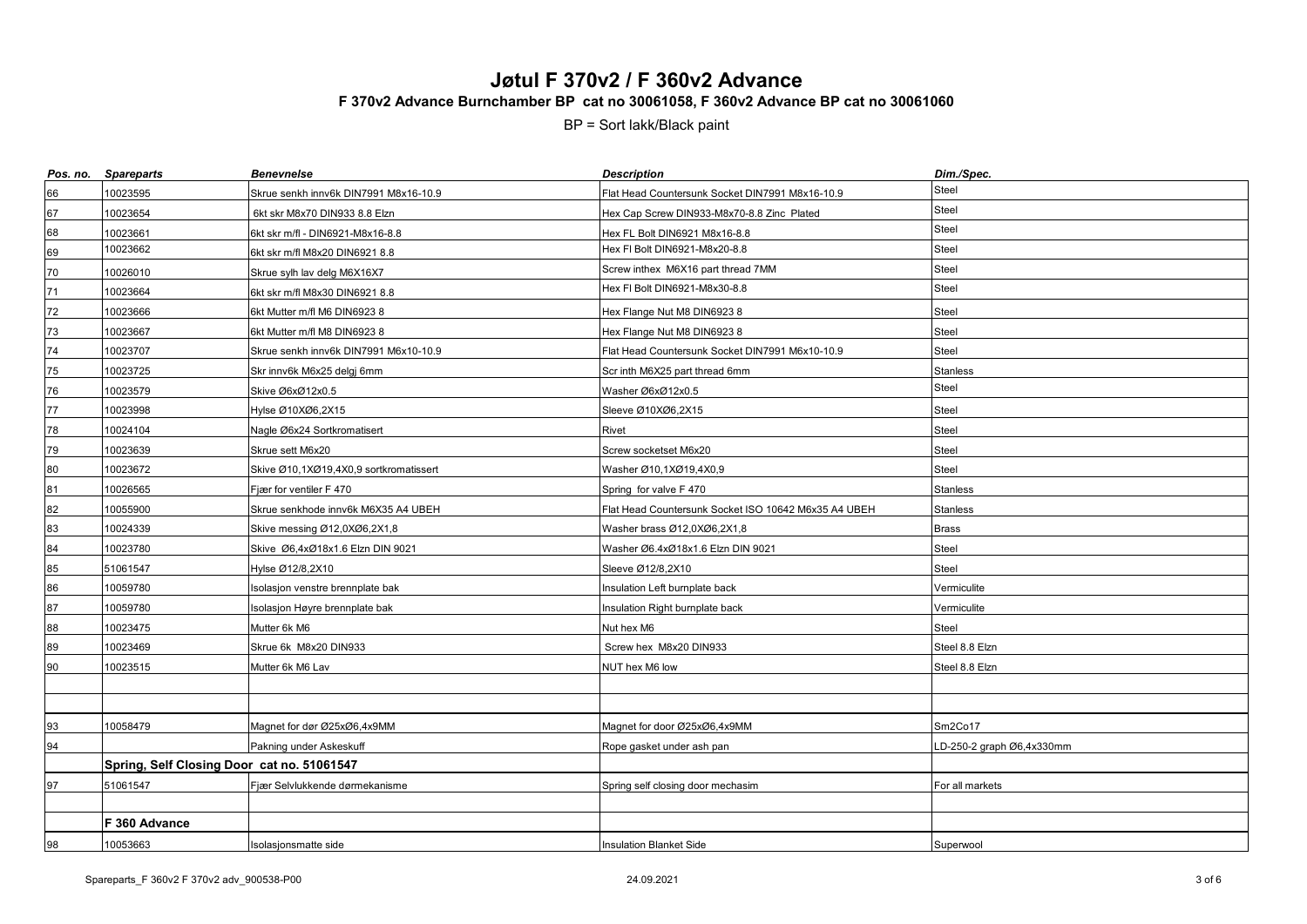| Pos. no. | <b>Spareparts</b>                          | <b>Benevnelse</b>                     | <b>Description</b>                              | Dim./Spec.                  |
|----------|--------------------------------------------|---------------------------------------|-------------------------------------------------|-----------------------------|
| 99       | 12053877                                   | Sidestykke venstre                    | Side Plate Left                                 | Cast Iron min 5mm thickness |
| 100      | 12053879                                   | Brennplate side høyre                 | <b>Burn Plate Right</b>                         | Cast Iron min 5mm thickness |
| 101      | 12053878                                   | Sidestykke høyre                      | Side Plate Right                                | Cast Iron min 5mm thickness |
| 102      | 12053880                                   | Brennplate side venstre               | <b>Burn Plate Left</b>                          | Cast Iron min 5mm thickness |
|          |                                            |                                       |                                                 |                             |
|          |                                            |                                       |                                                 |                             |
|          | F 371 Advance Base cat no. 51050937        |                                       |                                                 |                             |
| 104      | 12019098                                   | Sokkel bunn BP                        | Base Bottom BP                                  | Cast Iron min 5mm thickness |
| 104      | 12019102                                   | Sokkel hylle BP                       | Base Shelf BP                                   | Cast Iron min 5mm thickness |
| 105      | 12019110                                   | Sokkel Bakplate BP                    | Base Rear Plate BP                              | Cast Iron min 5mm thickness |
| 106      | 12051389                                   | Sokkel side høyre BP                  | Base Right side BP                              | Cast Iron min 5mm thickness |
| 107      | 12051391                                   | Sokkel side venstre BP                | Base Left side BP                               | Cast Iron min 5mm thickness |
| 108      | 12050945                                   | Sokkel dør BP                         | Base Door BP                                    | Cast Iron min 5mm thickness |
| 109      | 51050944                                   | Støpejernsdør sokkel kompl BP         | Castiron Base door complete BP                  | Cast Iron min 5mm thickness |
| 110      | 10025801                                   | Shims                                 | Shim                                            | <b>Steel</b>                |
| 111      | 10025624                                   | Fjær E0360-034-3500M                  | Spring E0360-034-3500M                          | Steel                       |
| 112      | 10050684                                   | Skjermplate sokkel                    | Heat Shield for Base                            | Aluzinc DX510 AZ            |
| 113      | 12050868                                   | Hengselbrakett                        | Hinge Bracket                                   | <b>Steel</b>                |
| 114      | 10023475                                   | Mutter sekskant M6 DIN 934            | Nut Hexagonal M6 DIN 934                        | <b>Stainless</b>            |
| 115      | 10023483                                   | 6kt skr M8x40 DIN6921 8.8             | Hex Bolt DIN6921-M8x40-8.8                      | Steel                       |
| 116      | 10023541                                   | 6kt skr m/fl M6x16 DIN6921 8.8        | Hex FI Bolt DIN6921-M6x16-8.8                   | Steel                       |
| 117      | 10023545                                   | 6kt skr m/fl M6x12 DIN6921 8.8        | Hex FI Bolt DIN6921-M6x12-8.8                   | <b>Steel</b>                |
| 118      | 10023561                                   | Skrue sylh inn6k DIN7984 M6x8-8.8     | Hex Socket Head Cap Screw DIN7984 M6x8-8.8      | <b>Steel</b>                |
| 119      | 10023707                                   | Skrue senkhode innv 6k M6X10 FOSFAT   | Screw int hex M6X10 DIN7991                     | <b>Steel</b>                |
| 120      | 10023662                                   | 6kt skr m/fl M8x20 DIN6921 8.8        | Hex FI Bolt DIN6921-M8x20-8.8                   | <b>Steel</b>                |
| 121      | 10023666                                   | 6kt Mutter m/fl M6 DIN6923 8          | Hex Flange Nut M8 DIN6923 8                     | <b>Steel</b>                |
| 122      | 10023707                                   | Skrue senkh innv6k DIN7991 M6x10-10.9 | Flat Head Countersunk Socket DIN7991 M6x10-10.9 | Steel                       |
| 123      | 10024104                                   | Nagle Ø6x24, sortkrom                 | Rivet Ø6x24, black cromate                      | Steel                       |
| 124      | 10026268                                   | Beskyttelseshette M8 6K sort          | Protection Cap M8 Hex Black                     | Polypropylene               |
| 125      | 10026649                                   | Brakett for fjær-selvlukkende dør     | Bracket For Spring Self Closing Door            | <b>Steel</b>                |
| 126      | 10024197                                   | Hylse Ø12/8,2X10                      | Sleeve Ø12/8,2X10                               | Steel                       |
| $127\,$  | 10024339                                   | Skive Ø6.2xØ12x1.8 Messing            | Washer Ø6.2xØ12x1.8 Brass                       | <b>Brass</b>                |
|          |                                            |                                       |                                                 |                             |
|          | F 373 Advance Pedestal BP cat no. 51050940 |                                       |                                                 |                             |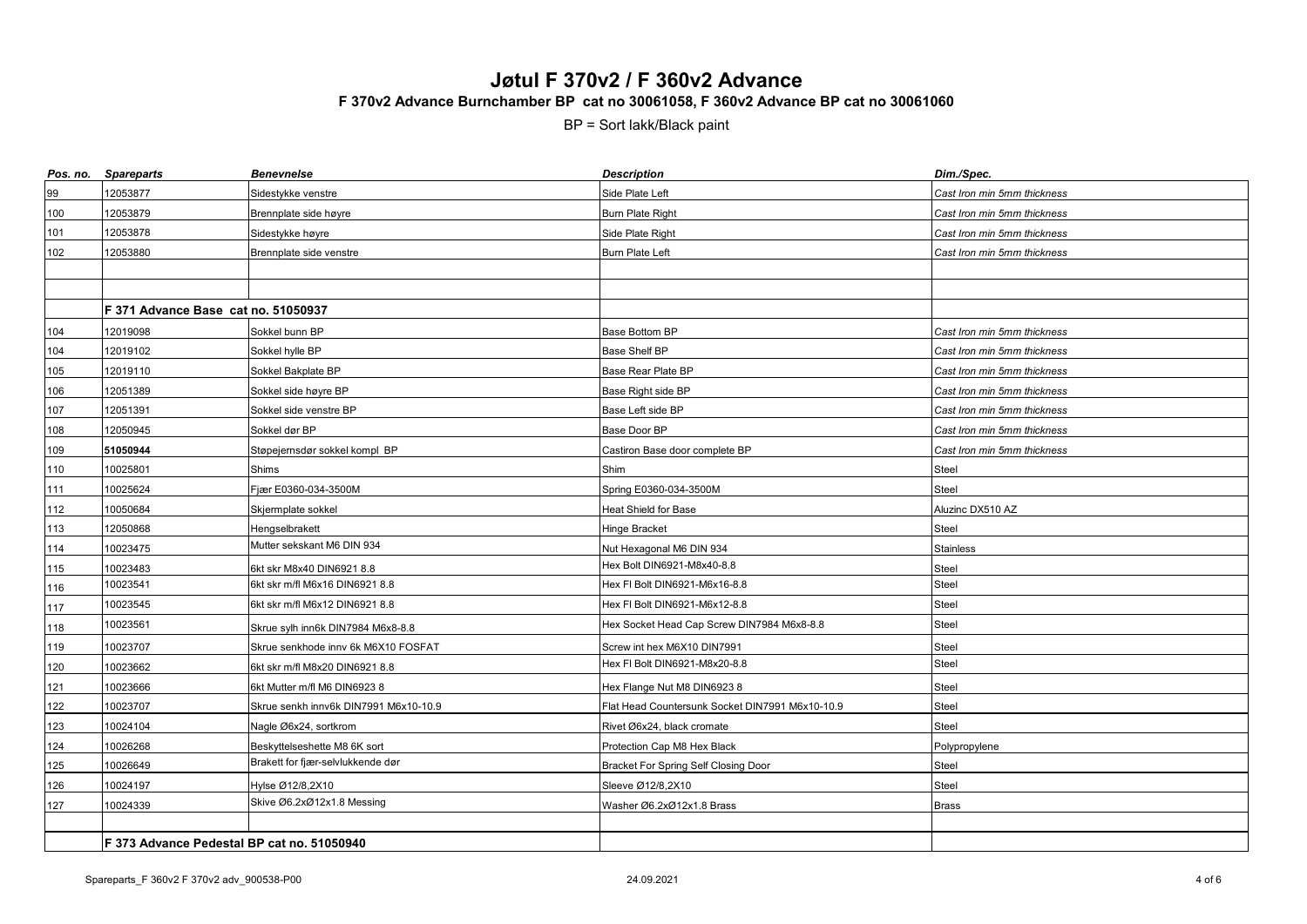|     | Pos. no. Spareparts                              | <b>Benevnelse</b>                                | <b>Description</b>                                   | Dim./Spec.                         |
|-----|--------------------------------------------------|--------------------------------------------------|------------------------------------------------------|------------------------------------|
|     |                                                  |                                                  |                                                      |                                    |
| 140 | 12051392                                         | Søylebunn BP                                     | Pedestal Bottom Plate BP                             | Cast Iron min 5mm thickness        |
| 141 | 12050925                                         | Søyletopp                                        | Pedestal Top Plate                                   | Cast Iron min 5mm thickness        |
| 142 | 12051393                                         | Søyleside BP                                     | Pedestal Side Plate BP                               | Cast Iron min 5mm thickness        |
| 143 | 12051394                                         | Søyle front BP                                   | Pedestal Front Plate BP                              | Cast Iron min 5mm thickness        |
| 145 | 10050736                                         | Deksel søyle BP                                  | Cover Pedestal PB                                    | Steel                              |
| 147 | 10023667                                         | 6kt Mutter m/fl M8 DIN6923 8                     | Hex Flange Nut M8 DIN6923 8                          | Steel                              |
| 148 | 10023665                                         | 6kt skr m/fl M8x40 DIN6921 8.8                   | Hex FI Bolt DIN6921-M8x40-8.8                        | Steel                              |
| 149 | 10023465                                         | 6kt skr M8x16 DIN933 8.8 Elzn                    | Hex Cap Screw DIN933-M8x16-8.8 Zinc                  | <b>Steel</b>                       |
| 150 | 10026268                                         | Beskyttelseshette M8 6K sort                     | Protection Cap M8 Hex Black                          | Polypropylene                      |
|     |                                                  |                                                  |                                                      |                                    |
|     | F 370 Advance High Top BP cat no. 51050934       |                                                  |                                                      |                                    |
| 160 | 12019648                                         | High Top Venstre side BP                         | High Top Left Side BP                                | Cast Iron min 5mm thickness        |
| 161 | 12019650                                         | High Top Høyre side BP                           | High Top Right Side BP                               | Cast Iron min 5mm thickness        |
| 162 | 12019652                                         | High Top Front BP                                | High Top Front Side BP                               | Cast Iron min 5mm thickness        |
| 163 | 10050688                                         | Sektorventil komplett                            | Sector Plate Set                                     | <b>Steel</b>                       |
| 164 | 10013073                                         | Festebrakett front                               | <b>Steel Brakett front</b>                           | <b>Steel</b>                       |
| 165 | 10038200                                         | Festebrakett Side                                | Steel Brakett Side                                   | Steel                              |
| 166 | 10013072                                         | Festebrakett Bak                                 | Steel Brakett Back                                   | <b>Steel</b>                       |
| 167 | 10023661                                         | 6kt skr m/fl - DIN6921-M8x16-8.8                 | Hex FL Bolt DIN6921 M8x16-8.8                        | Steel                              |
| 168 | 10023660                                         | 6kt skr m/fl - DIN6921-M8x12-8.8                 | Hex FL Bolt DIN6921 M8x12-8.8                        | <b>Steel</b>                       |
|     |                                                  |                                                  |                                                      |                                    |
|     |                                                  | F 370 Advance Revolving Pedestal cat no 51050989 |                                                      |                                    |
| 170 | 51050989                                         | Se manual med egen reservedelsliste og tegning   | See seperate manual with spare part list and drawing | Oppdatert dreistuss inkl kulelager |
|     |                                                  |                                                  |                                                      |                                    |
|     | F 377 Advance steel kit low cat no 50050924      |                                                  |                                                      |                                    |
| 180 | 10023665                                         | Skrue sekskant med flens M8x40 DIN 6921          | Screw Hex Cap Flange Frame m8x40                     | <b>DIN 6921</b>                    |
| 181 | 10043553                                         | Stålplate bakre kleber F 367 / F 377             | Steelplate Rear Soapstone F 367 / F 377              | Steel                              |
| 182 | 10043555                                         | Topprist kleber F 367 / F 377                    | Top Grid Soapstone F 367 / F 377                     | <b>Steel</b>                       |
| 183 | 10043556                                         | Stålbrakett 1 kleber F 377                       | Steel Bracket 1 Soapstone F 377                      | <b>Steel</b>                       |
| 184 | 10043557                                         | Stålbrakett kleber bunn F 377                    | Bracket Soapstone Bottom F 377                       | <b>Steel</b>                       |
| 185 | 10050915                                         | Stålbrakett 2 kleber F 377 Advance               | Steel Bracket 2 Soapstone F 377 Advance              | Steel                              |
|     |                                                  |                                                  |                                                      |                                    |
|     | F 377 Advance steel kit High top cat no 50050923 |                                                  |                                                      |                                    |